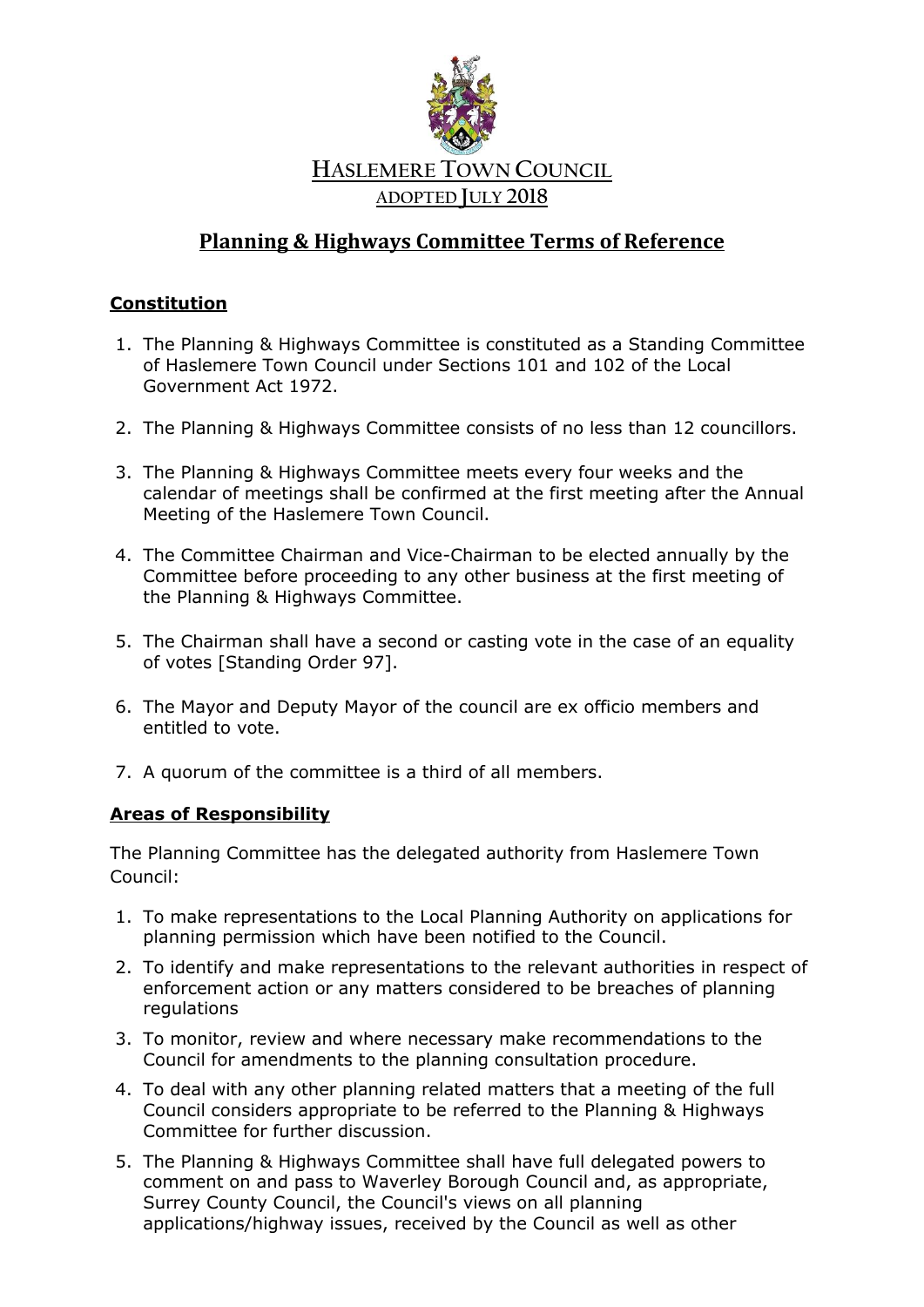planning/highway matters which may have an impact on Haslemere Town area. [Standing Orders clauses 99 a & d.]

- 6. The Planning & Highways Committee shall have powers to consider and make recommendations to Council on all planning and highway matters referred to it and, in the case of matters requiring decision before the next meeting of the Council, shall act with full delegated powers. [Standing Orders clause 99 a & d]
- 7. The Planning & Highways Committee shall have powers to consider and make recommendations to Council on any licensing applications as requested by Waverley Borough Council and, in the case of matters requiring decision before the next meeting of the Council, shall act with full delegated powers. [Standing Orders clause 99 a & d].

### **Meetings**

- 1. The Chairman of the Planning Committee and Deputy Clerk have delegated authority to submit comments to Waverley Borough Council on any application that cannot be considered in time for next Planning Committee meeting.
- 2. The Chairman of the Planning Committee may call additional Planning Committee meetings as and when necessary to ensure that all Planning Applications received can be discussed and replied to within the timescale for consultation set by central Government (14 days for PiPs and TDCs and 21 days for all others).
- 3. The Planning Committee has an obligation to ensure that all comments received, prior to or at the meeting, from all relevant parties, applicants and objectors, for planning applications (not including enforcement notices) are considered at the meeting.
- 4. A record of all planning applications, the responses and eventual results shall be noted in the minutes of meetings which are passed to full Council for approval.
- 4. The Planning Committee must fairly determine all applications and has an obligation to ensure that relevant parties [both supporters and objectors] are given an adequate hearing and will have the opportunity to speak at meetings in accordance with the Standing Orders of the Council.
- 5. All correspondence shall be conducted through the Clerk of the committee wherever possible.
- 6. Minutes of all meetings are to be kept by the Clerk and forwarded by e-mail to the Committee Chairman/Vice Chairman for approval before being published on the website and a hyperlink to the minutes forwarded to all members of the Council.
- 7. The process of Planning and Highways Committee meetings for reviewing planning applications is as follows:
	- a. The Committee Chair and clerk review all applications received and provide an initial comment on the listing as to whether in their view, an application does not require comment, should be referred to an arboricultural or conservation officer, is for information only or should